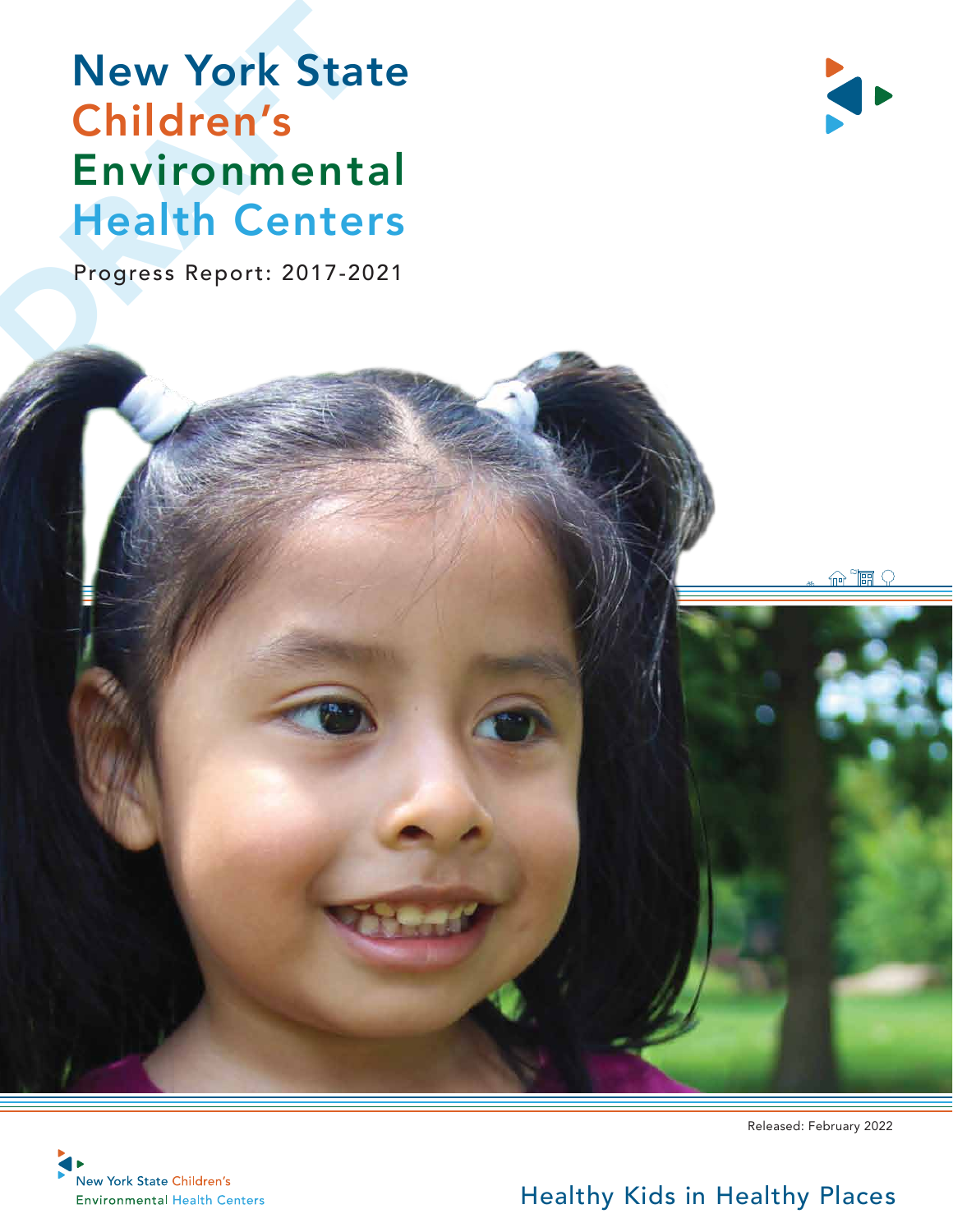### Healthy environments

determine the overall health, growth and development of children.

Children are more vulnerable than adults to environmental hazards.

**Calt by CA**<br> **determine the overall head overall for the set of children.**<br>
Children are more vulnerable than<br>
adults to environmental hazards.<br>
They are rapidly growing, are mon<br>
heavily exposed to toxic substance in pro They are rapidly growing, are more heavily exposed to toxic substances in proportion to their body weight, and have more years of life ahead of them in which to suffer effects from early exposure.

> Low-income communities and communities of color are disproportionately burdened by environmental exposures.

> The New York State Children's Environmental Health Centers (NYSCHECK) prevents, diagnoses, and treats environmental health conditions during pregnancy and throughout infancy, childhood and adolescence. Key services include:

Environmental exposure screening during wellchild visits

Referrals to needed environmental interventions and resources

Clinical consultations with families and their pediatric health care professionals

Capacity-building through partnerships with social service agencies, health care professionals and community networks



NYSCHECK.org geographic reach (November 2017-October 2021) 60,913 website views across the state

- = NYSCHECK Regional Center
- = geographic site of viewer

The 7 NYSCHECK Centers in Albany, Buffalo, Syracuse, Rochester, Westchester, New York City and Long Island truly function as a Network, working closely together to meet the environmental health (EH) needs of families and communities across the state.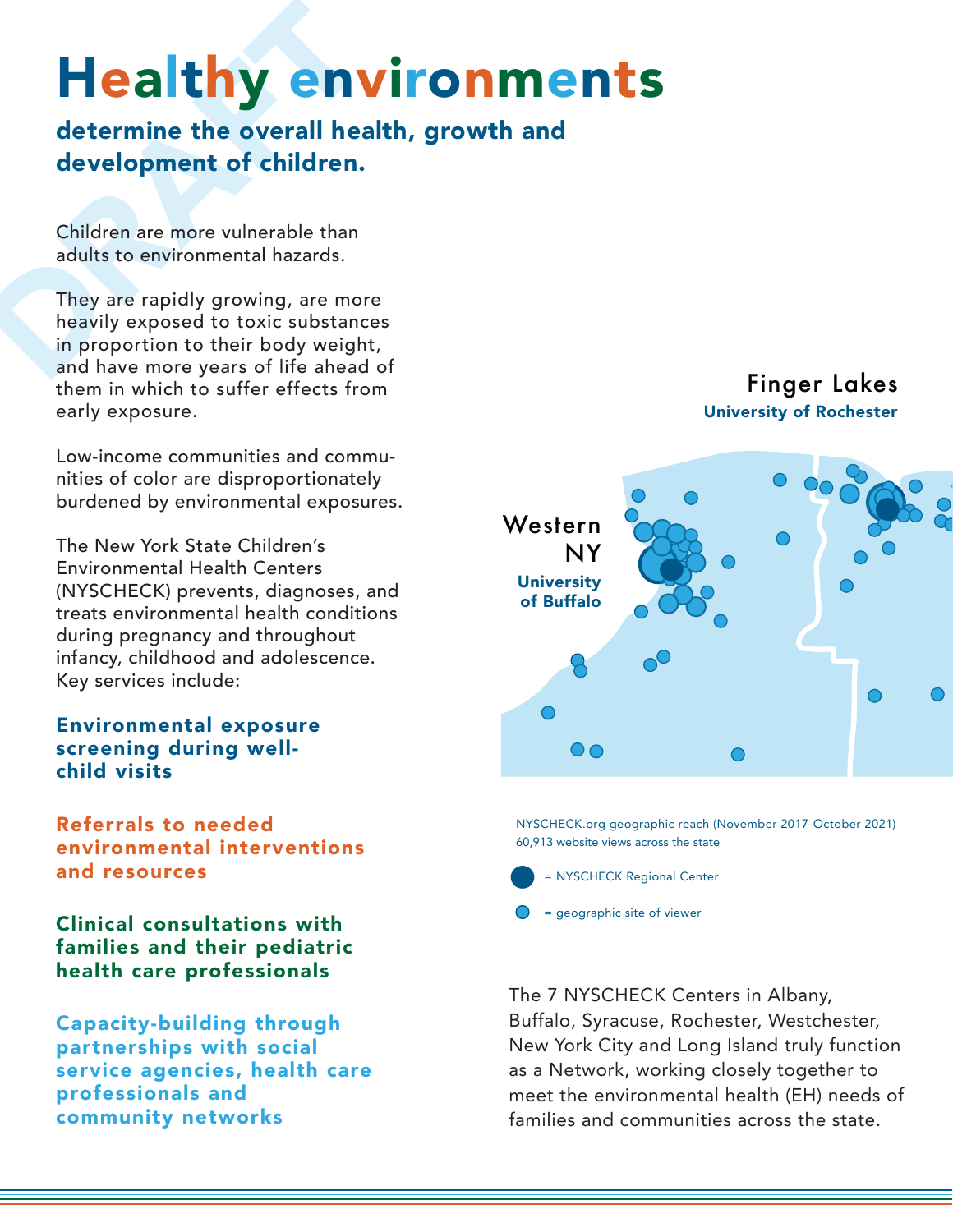

 $\mathbb{R}^n$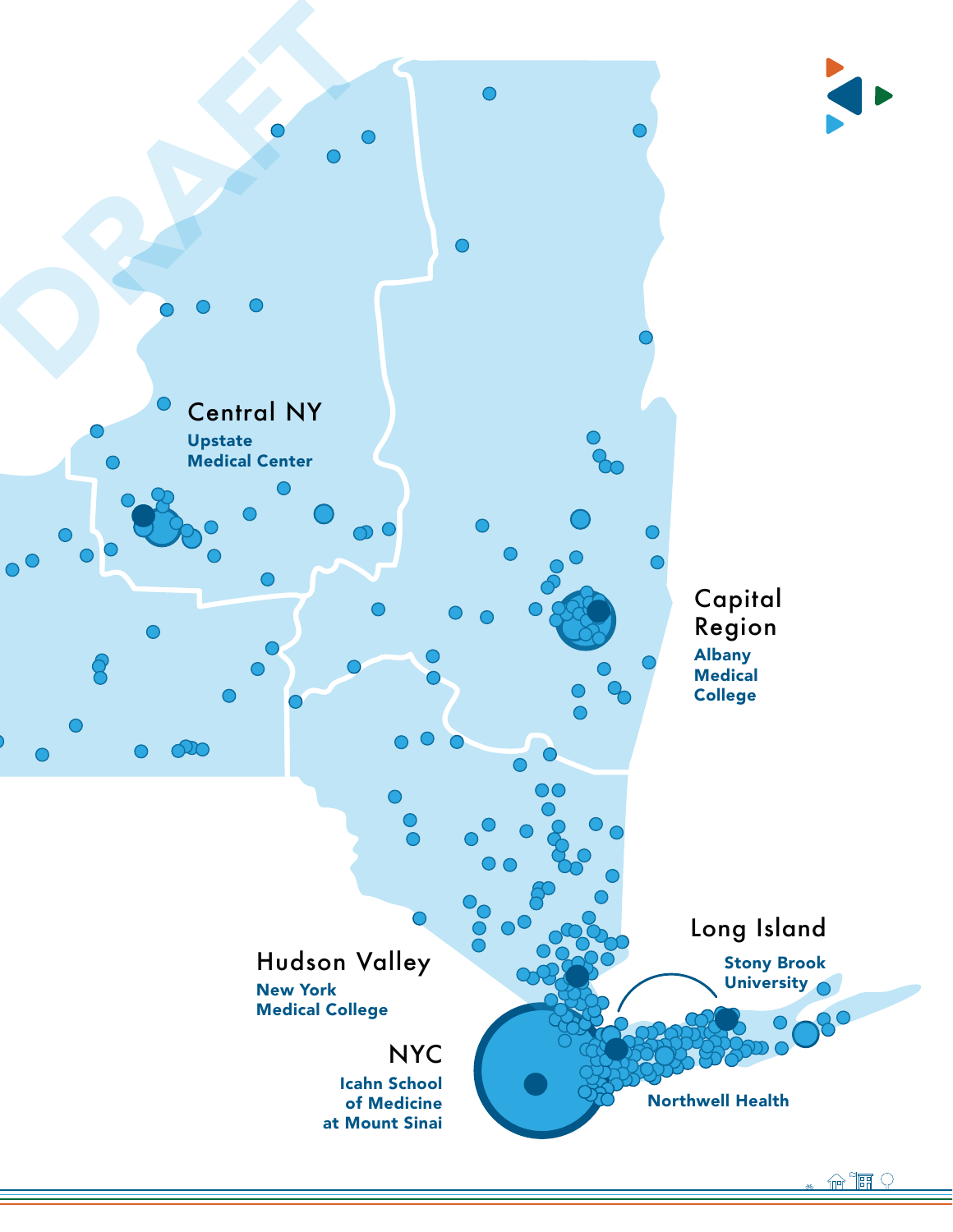# By the Numbers 2017-2 By the Numbers 2017-2021

25,380

1,138

62/62

#### Families Served

Through clinical services and educational outreach

115,047

#### Health Workers Educated

Educating Healthcare Professionals in Children's Environmental Health

#### Future Leaders **Trained**

Training the Next Generation of Leaders (Health Professions, College and High School)

#### New York State **Counties** Served



 $\widehat{m}$  and  $\widehat{M}$